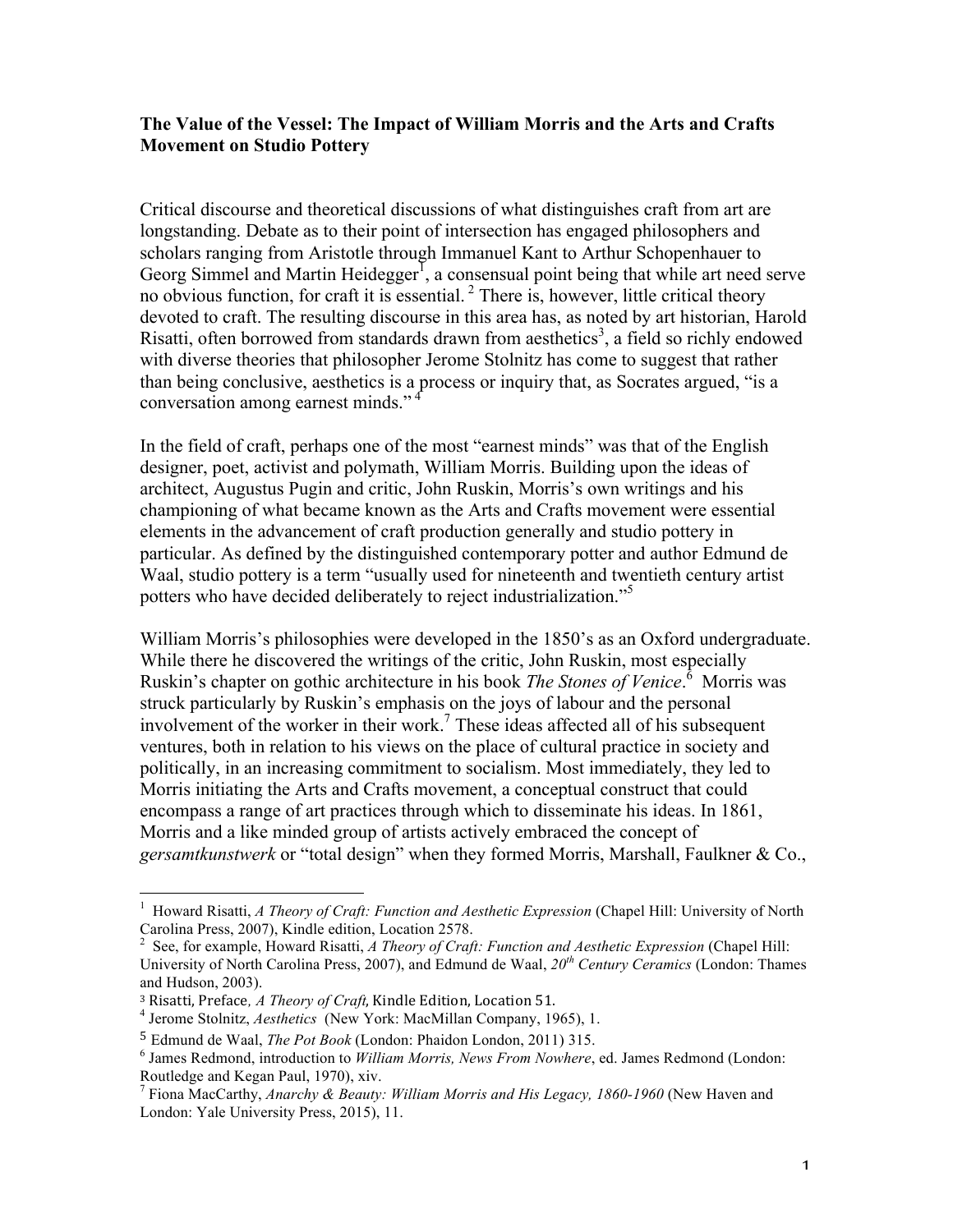a retail design venture that followed principles harkening back to the Middle Ages, a period as they understood it, when there had been little differentiation between "high art" and handicraft. In contrast to the conventional practices of their industrial contemporaries, in which workers were hired to fabricate the ideas of others, each of the firm's principals and those artisans they supported maintained direct involvement in the production of the objects they designed.<sup>8</sup>

Morris, an articulate speaker, also undertook a series of public lectures. One of these, "The Beauty of Life", given in 1880, featured his well known dictum: "Have nothing in your houses that you do not know to be useful, or believe to be beautiful"<sup>9</sup> an idea that quickly took hold in artistic circles and helped establish the Arts and Crafts movement as a leader in its oppositional role to the industrial. Author and contemporary potter, Suzanne Staubach, summarizes this as follows:

Waves of artistic movements, the Arts and Crafts movement (1850-1890) in Europe and the Untied States and later the Art Nouveau movement, the Bauhaus in Germany (mid twentieth century), the Studio Potter movement (mid twentieth century to the present) and the *Mingei* movement in Japan (twentieth century) sprung [sic] up in reaction to the cold sterility of the Industrial Revolution. Each was an attempt to restore the integrity of pieces being produced, of maker and the made and to forge a connection between the object material and the artist.<sup>10</sup>

Morris also had a successful career as a writer, was a prominent figure in the Socialist League and went on to found the Kelmscott Press in  $1891$ <sup>11</sup> Sandy Nairne, Director of the National Portrait Gallery, London, in her catalogue foreword for the recent exhibition, *Anarchy and Beauty: William Morris and his Legacy* (1860-1960), points out that Morris's utopian novel, *News from Nowhere* (1890) sets out a fantasy of a transformed, future British society in which collective community ideas are respectful of individuals, where happiness is born of a balanced life of work and leisure and that strives for "pleasure in art suffused through all aspects of life."<sup>12</sup>

Morris's focus on the joy in labour found favour with a number of " gentlemanly artisans", particularly those working in clay.13 His colleague, William De Morgan, a noted potter and tile designer, established one of the earliest workshops of the Arts and

 <sup>8</sup> Carole Silver, "Setting the Crooked Straight: The Work of William Morris" in *The Earthly Paradise: Arts and Crafts by William Morris and His Circle From Canadian Collections*, Katherine A. Lochan, Douglas Schoenherr and Carole Silver, eds. (Toronto: Art Gallery of Ontario, Toronto, 1993), 5.<br><sup>9</sup> William Morris, quoted in Carole Silver, "Setting the Crooked Straight: The Work of William Morris" in

*The Earthly Paradise: Arts and Crafts by William Morris and His Circle From Canadian Collections*, eds. Katherine A. Lochan, Douglas Schoenherr and Carole Silver, (Toronto: Art Gallery of Ontario, 1993), 13. <sup>10</sup> Suzanne Staubach, *Clay: The History of Humankind's Relationship with the Earth's Most Precious Element*, (Lebanon: University of New England, 2013), 219,

http://web.a.ebscohost.com.proxy2.lib.umanitoba.ca/ehost/ebookviewer/ebook/bmxlYmtfXzY3MDI5N19f QU41?sid=23597c70-a600-44e0-af96-10a4d20230ec@sessionmgr4003&vid=1&format=EB&rid=1.<br><sup>11</sup> Esme Whittaker, "Glossary of Names" in *The Cult of Beauty: The Aesthetic Movement (1860-1900), eds.* 

Stephen Calloway and Lynn Federle Orr, (London: Victoria and Albert Museum, 2011), 265.

<sup>12</sup> Sandy Nairne, "Director's Foreword" in MacCarthy, *Anarchy & Beauty*, 7. <sup>13</sup> MacCarthy, *Anarchy & Beauty,* 59.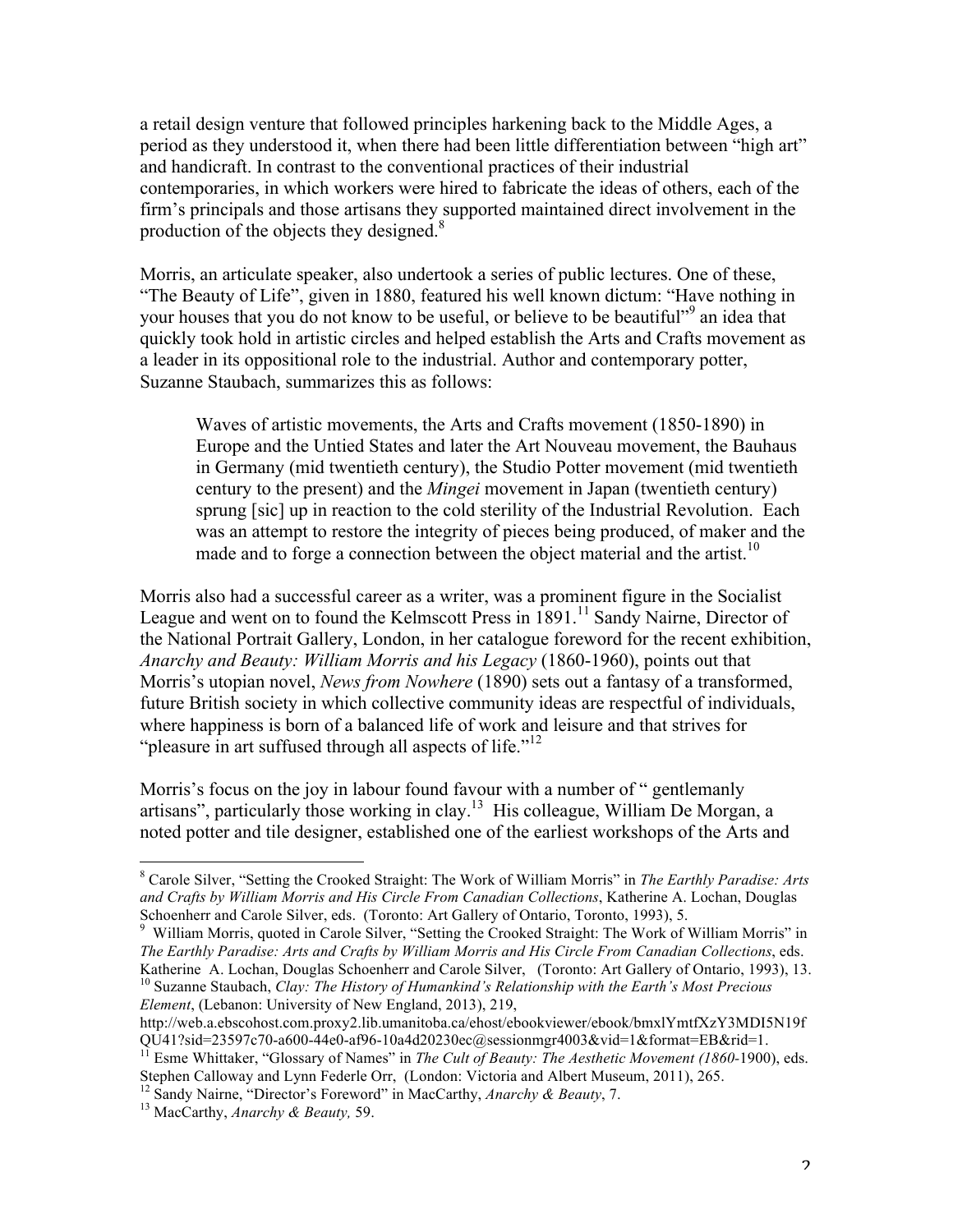Crafts movement. <sup>14</sup> He was drawn to Morris's belief that handmade objects improved both the lives of their makers and their users, and Morris's writings about "an art made by the people for the people as a joy to the maker and the user".<sup>15</sup> This democratic view was adopted and carried forward by the hugely influential, British artist-potter, Bernard Leach. In his treatise, *A Potter's Book*, Leach acknowledged Morris as "initiating the concept of the artist-craftsman" and himself, promoted the principle as a determinant for present-day studio potters.<sup>16</sup> Leach lived in Japan for a time where he developed a passion for collecting pottery and honed his skills as a potter, drawing inspiration from *Mingei*, the folk-craft movement. Leach worked in the tradition of the Arts and Crafts movement making useful vessels from earthenware.<sup>17</sup> Upon his return to England, he became a leader in British studio pottery, which emerged as a revival movement after the First World War. In 1920, Leach established his now celebrated Leach Pottery in St. Ives, Cornwall. The Leach Pottery exemplified the type of alternative collective community that Morris had promoted in his Arts and Crafts lectures and it quickly became a place of pilgrimage for an array of international studio potters.

One of the significant legacies of the Arts and Crafts movement is "evident in the large number of twentieth century studio potters who remained faithful to hand-crafted methods."18 This group included Leach's Canadian apprentices John Reeves, Glen Lewis, Michael Henry, and Ian Steele, all of whom studied at the Leach Pottery between the late 1950s and mid 1960s. Upon their return, they proceeded to introduce the ideas of the British Studio Pottery movement to the Vancouver art scene.<sup>19</sup> The subsequent arrival in Canada of a group of British émigrés that included Robin Hopper, John Chalke and Roger Kerslake, further bolstered the emergence of the Anglo-Asian aesthetic intrinsic to the Leach Pottery.<sup>20</sup> In the years following, the group's adherents would adopt these traditions, further solidifying the connection between the Leach Pottery and Canadian studio pottery.

Morris's writings continue impact contemporary studio pottery in both theory and practice. For example, Robin Hopper's text, *Functional Pottery: Form and Aesthetics in Pots of Purpose* - a foundational work in the field - is bookended by references to Morris."<sup>21</sup> Hopper concludes with Morris's still pertinent observation about labour

 <sup>14</sup> Elizabeth Collard, "Ceramics" in *The Earthly Paradise: Arts and Crafts by William Morris and His Circle From Canadian Collections*, eds. Katherine A. Lochan, Douglas Schoenherr and Carole Silver, eds. (Toronto: Art Gallery of Ontario, 1993), 185.<br>
<sup>15</sup> William Morris quoted in MacCarthy, Anarchy & Beauty, 11.<br>
<sup>16</sup> MacCarthy, Anarchy & Beauty, 94.<br>
<sup>17</sup> A.S. Byatt, " Porcelain ghosts: the secrets of Edmund de Waal's st

http://www.theguardian.com/artanddesign/2014/may/02/edmund-de-waal-potter-ceramics-essays-as-byatt.<br><sup>18</sup> Edmund de Waal, *The Pot Book* (London: Phaidon, 2011), 312.<br><sup>19</sup> For more on Leach's influence in Canada, see, Scott

Canadian Apprentices" in *Thrown: British Columbia's Apprentices of Bernard Leach and Their Contemporaries,* eds. Naomi Sawada, Jana Tyner and Scott Watson (Vancouver: Morris and Helen Belkin Art Gallery, University of British Columbia, 2009), 23-37.<br><sup>20</sup> Rachel Gotleib, "Connections: Canadian and British Studio Ceramics, May 31, 2012 – January 6, 2013",

<sup>(</sup>Toronto: Gardiner Museum, 2012), np.<br>
<sup>21</sup> Pakin *M* 

<sup>21</sup> Robin Hopper, *Functional Pottery: Form and Aesthetic in Pots on Purpose*, (Radnor, Pennsylvania: Chilton Book Company, 1986), xii.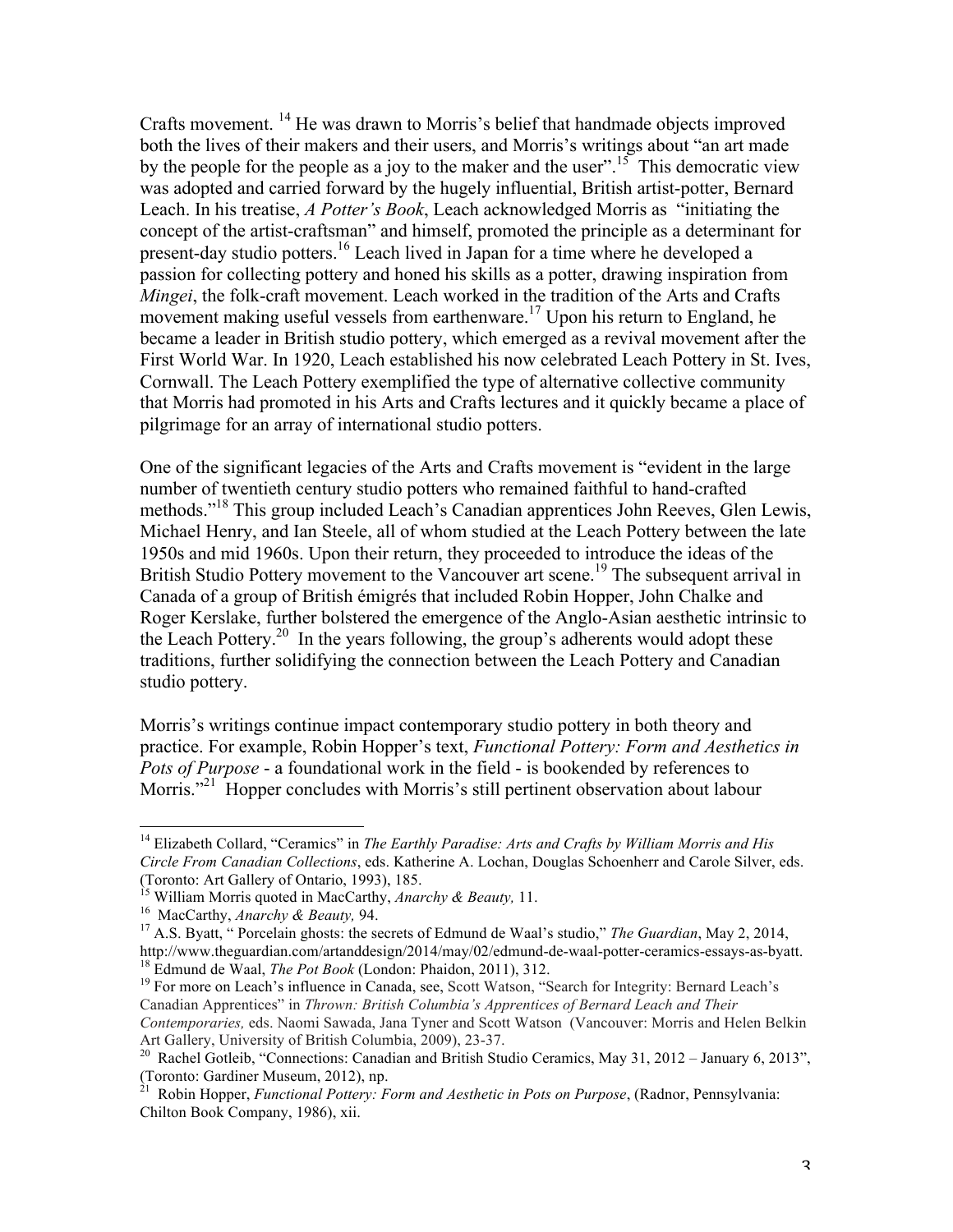standards affecting quality of character: "[e] very improvement in the standard of work men [sic] do is followed swiftly and inevitably by an improvement in the men [sic] who do it." $^{22}$ 

Morris's interest in the connection between maker and made correlates to the ideas of Heidegger, one of the few contemporary thinkers that Risatti cites as having written directly on craft. As Scott Watson, co-editor of *Thrown: British Columbia's Apprentices of Bernard Leach and Their Contemporaries* points out; Heidegger's lecture "The Thing" uses the example of a ceramic vessel to explain the difference between a thing and an object, with the former representing a composite of, material, labour, and function. Watson credits this lecture as contributing both to the revival of interest in Heidegger as a philosopher and, a concurrent revival of interest in craft.  $23$ 

There is little doubt that Morris's political identity as a socialist determined to deconstruct an aesthetic hierarchy affected his views concerning the importance of artist as maker. While Morris's utopian ideals did not take hold in his own lifetime, they have impacted generations of future artisans, significantly influencing those involved in the studio pottery movement.

When assessing the value of the vessel, it can be useful to keep in mind Morris's writings and consider the object's relationship to the social context from which it arose rather than judging it only within the aesthetic framework of art. The experience of making and using beautiful and functional objects is still as elevating and educational today as it was in Morris's time. It transforms the rituals of the everyday making them more intimate and personal. Imagine for a moment the contemporary cultural worker, the poet or architect, raising a cup to their lips: consider the vessel that contains the liquid that will sustain them; should it be ceramic and handmade or merely a mass-produced, generic paper cup adorned with a corporate logo? How would William Morris respond?

 <sup>22</sup> William Morris quoted in Hopper, *Functional Pottery*, 244. <sup>23</sup> Watson, *Thrown,* 15.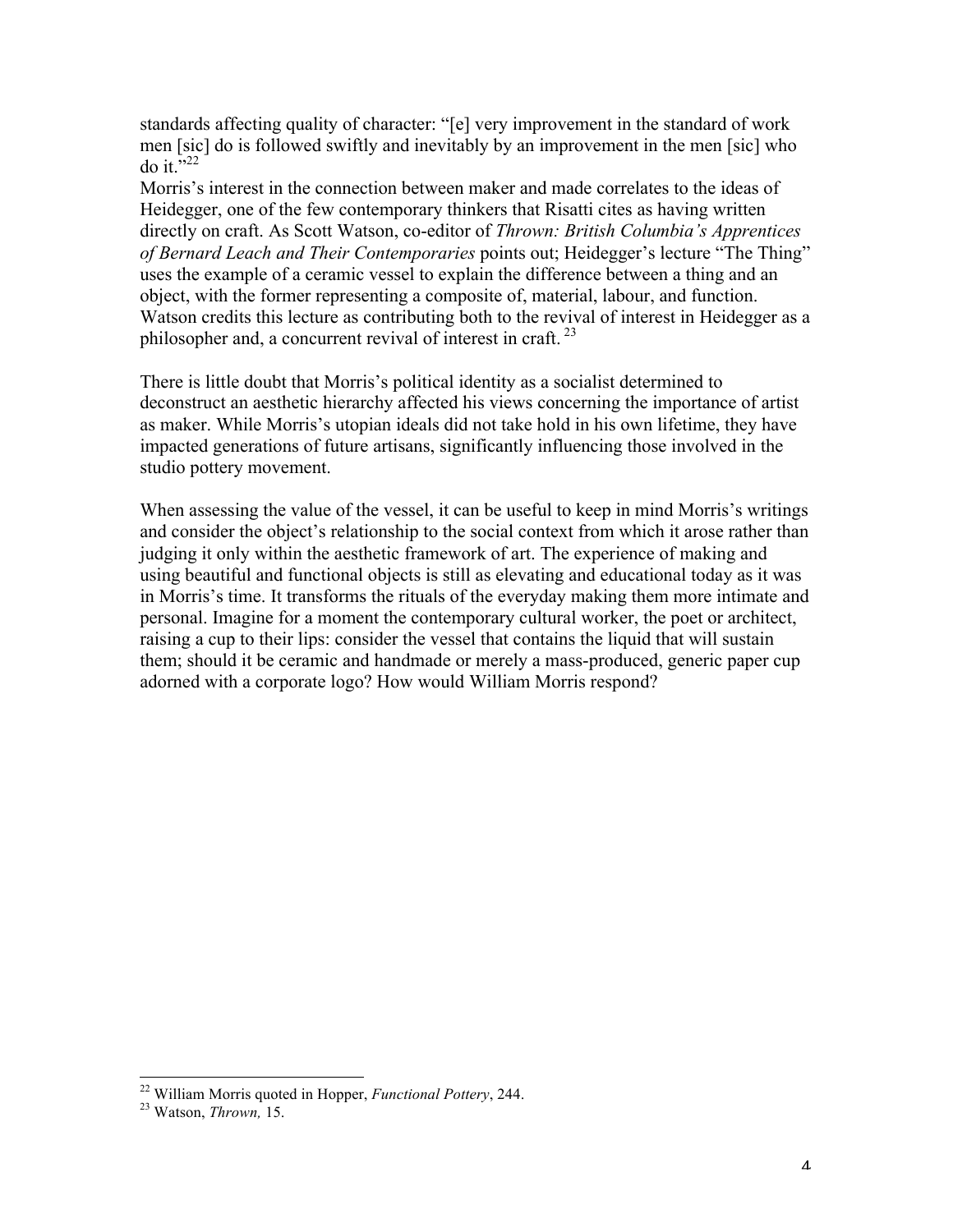## Bibliography

- Byatt, A.S. "Porcelain ghosts: the secrets of Edmund de Waal's studio" The Guardian, May 2, 2014, http://www.theguardian.com/artanddesign/2014/may/02/edmund-dewaal-potter-ceramics-essays-as-byatt
- Collard, Elizabeth. "Ceramics" In *The Earthly Paradise: Arts and Crafts by William Morris and His Circle From Canada Collections*, Edited by Katherine A. Lochnan, Douglas E. Schoenherr and Carole Silver, Toronto: Key Porter Books, 1993, 185- 194.
- Calloway, Stephen and Lyn Federle Orr. eds., *The Cult of Beauty*: *The Aesthetic Movement, 1860-1900,* London: Victoria and Albert Museum, 2011.
- de Waal, Edmund. *New Ceramic Design*, London: New Holland Publishers, 1999.
- ---*The Pot Book*, London: Phaidon, 2011.
- ---*20th Century Ceramics*, London: Thames and Hudson, 2003.
- Gotleib, Rachel. "Connections: Canadian and British Studio Ceramics, May 31, 2012 January 6, 2013", Toronto: Gardiner Museum, 2012.
- Hopper, Robin. *Functional Pottery: Form and Aesthetic in Pots of Purpose,* Radnor, Pennsylvania: Chilton Book Company, 1986.
- MacCarthy, Fiona. *Anarchy & Beauty: William Morris and His Legacy, 1860-1960*, New Haven and London: Yale University Press, 2015.
- Pepall, Rosalind. "Under the Spell of Morris: A Canadian Perspective" In *The Earthly Paradise: Arts and Crafts by William Morris and His Circle From Canada Collections*, Edited by Katherine A. Lochnan, Douglas E. Schoenherr and Carole Silver, Toronto: Key Porter Books, 1993, 1-17.
- Redmond, James, ed., "Introduction" In *William Morris, News From Nowhere*, xi-xxxiv, London: Routledge and Kegan Paul, 1970.
- Risatti, Howard. *A Theory of Craft: Function and Aesthetic Expression*, Chapel Hill*:*  University of North Carolina Press, Kindle edition, 2007*.*
- Sawada, Naomi, Jana Tyner and Scott Watson, eds*., Thrown: British Columbia's Apprentices of Bernard Leach and Their Contemporaries* Vancouver: Morris and Helen Belkin Art Gallery, University of British Columbia, 2009.